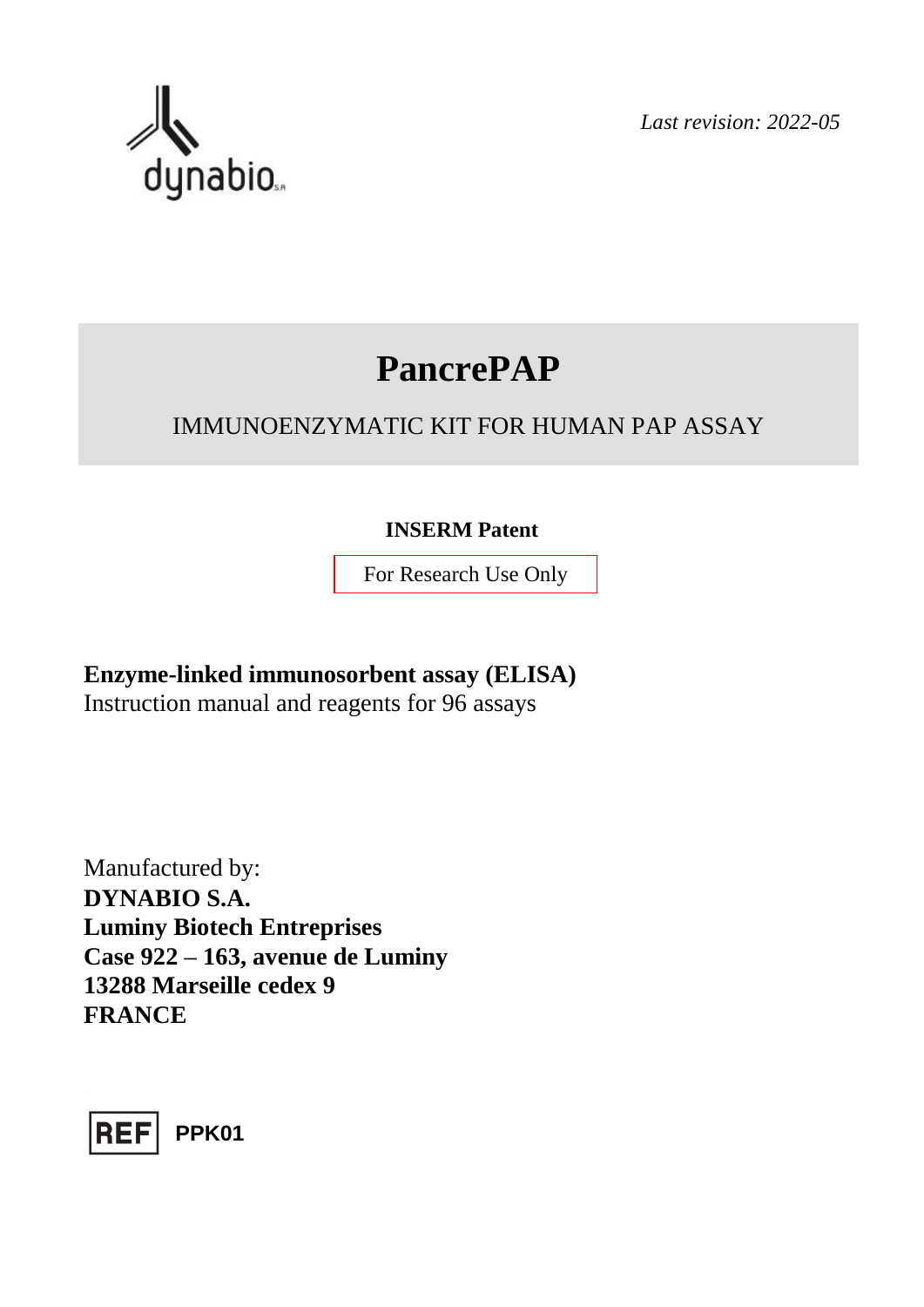## **SYMBOLS**



Lot number



Catalog number



Expiry date (yyyy/mm/dd)

**+8°C +2°C**

Store between  $+2$ <sup>o</sup>C and  $+8$ <sup>o</sup>C



Contains reagents for 96 assays



Note: see instruction manual



Manufacturer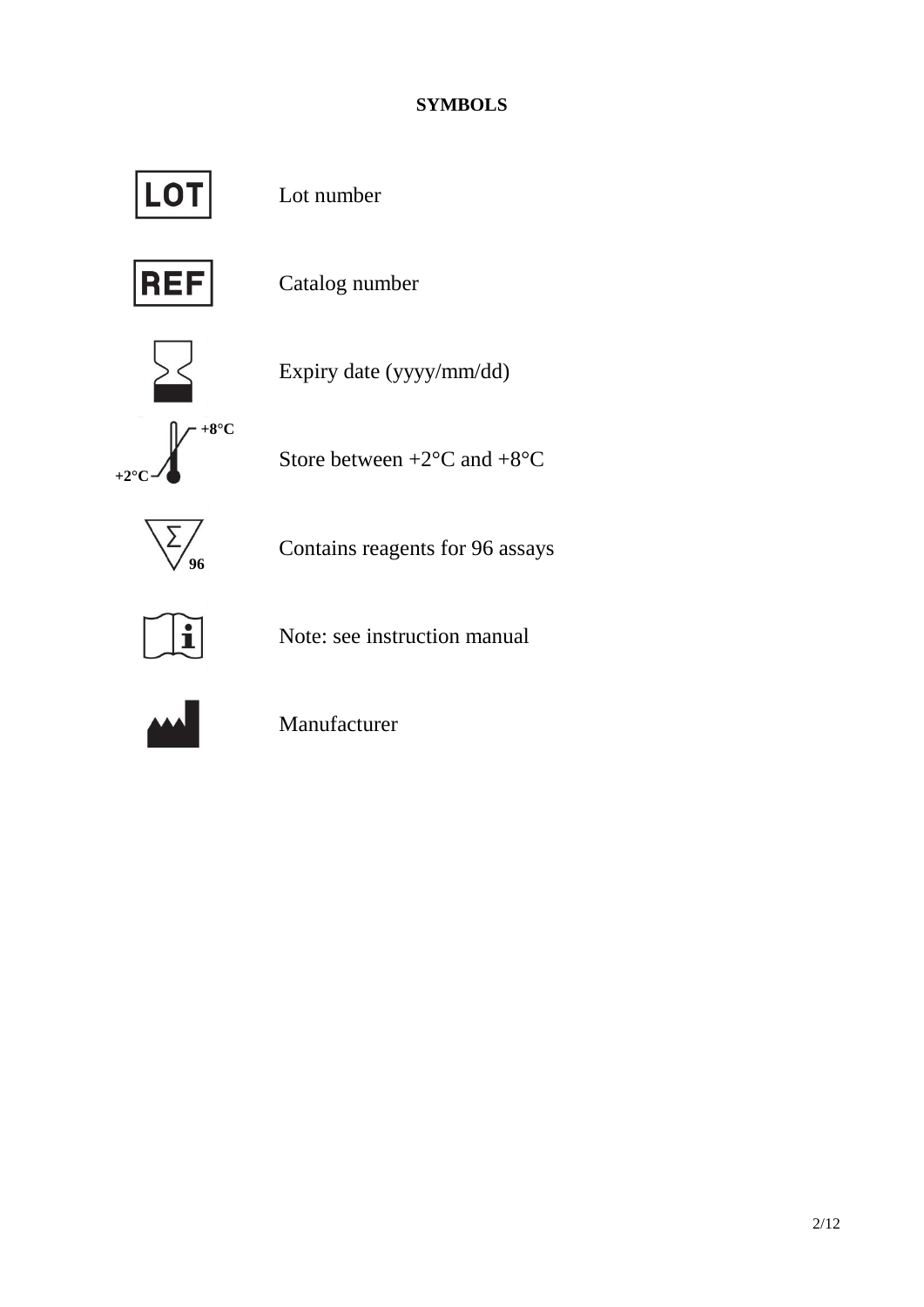|  | <b>TABLE OF CONTENTS</b> |
|--|--------------------------|
|--|--------------------------|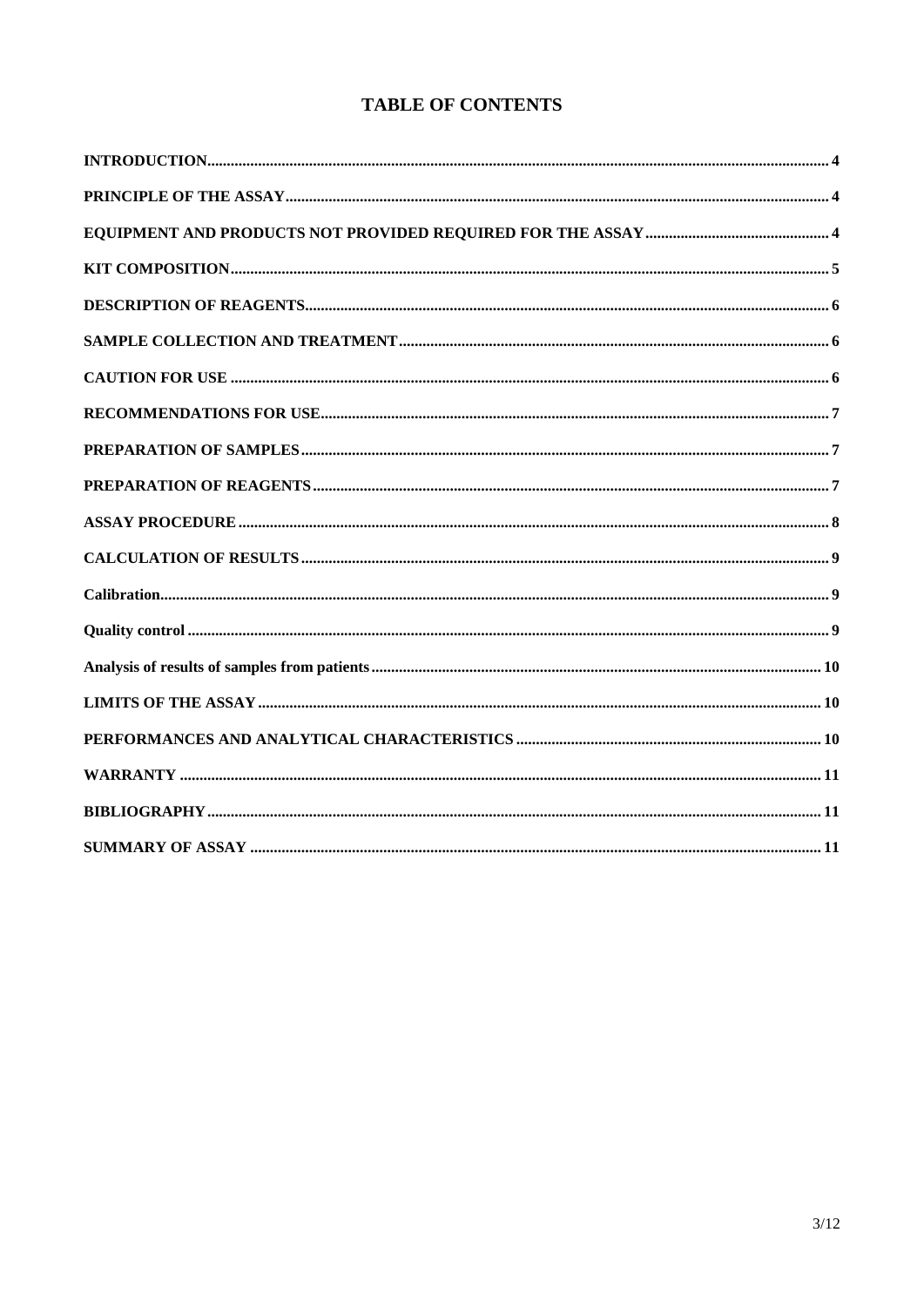#### <span id="page-3-0"></span>**INTRODUCTION**

The Pancreatitis-Associated Protein (PAP, also known as Reg3A) was initially described as a protein synthesized by the pancreas during pancreatic stress (1). It was also studied in oncology (2).

#### <span id="page-3-1"></span>**PRINCIPLE OF THE ASSAY**

The PancrePAP kit is designed for quantitative determination of PAP in serum, plasma or even whole blood samples from patients. It is a sandwich enzyme-linked immunosorbent assay (ELISA), in which the standard range and the internal control are supplied lyophilised, to be reconstituted with distilled water and diluted to obtain precise PAP concentrations described in this manual.

The wells of the microtitration plate are coated with anti-PAP antibodies. In a first step, the range, the internal control and the samples to assay are deposited in the wells and the PAP they contain is allowed to bind to specific antibodies. All proteins not specifically bound are eliminated by washing. Then anti-PAP antibodies coupled to biotin are allowed to attach to the bound PAP. After washing, antigen-antibodies complexes are detected by an avidin-peroxidase conjugate. After a last washing step, the addition of a chromogenic substrate of peroxidase enzyme leads to the release of a blue degradation product. Enzymatic reaction is stopped by the addition of an acid solution, which transforms coloration from blue to yellow. The intensity of yellow coloration, measured by spectrophotometry at 450 nm, is proportional to the quantity of PAP present in the initial sample and bound during the first step.

#### <span id="page-3-2"></span>**EQUIPMENT AND PRODUCTS NOT PROVIDED REQUIRED FOR THE ASSAY**

#### Equipment:

- Vortex mixer
- Semi-automatic or automatic plate washer
- Plate reader for absorbance measurement, equipped with a 450 nm filter (and eventually with a 630 nm reference filter to subtract blue coloration residual intensity to optical density measured at 450 nm)
- Computer paired with the reader for results analysis
- Single and multi-channel micropipettes
- One litre container (for washing buffer)
- Two litres of distilled water

#### Disposable material:

- Micropipette tips
- Disposable 10 mL pipettes
- Four disposable reagent reservoirs (one per reagent): biotinylated antibodies, avidin-peroxidase, chromogenic substrate and acid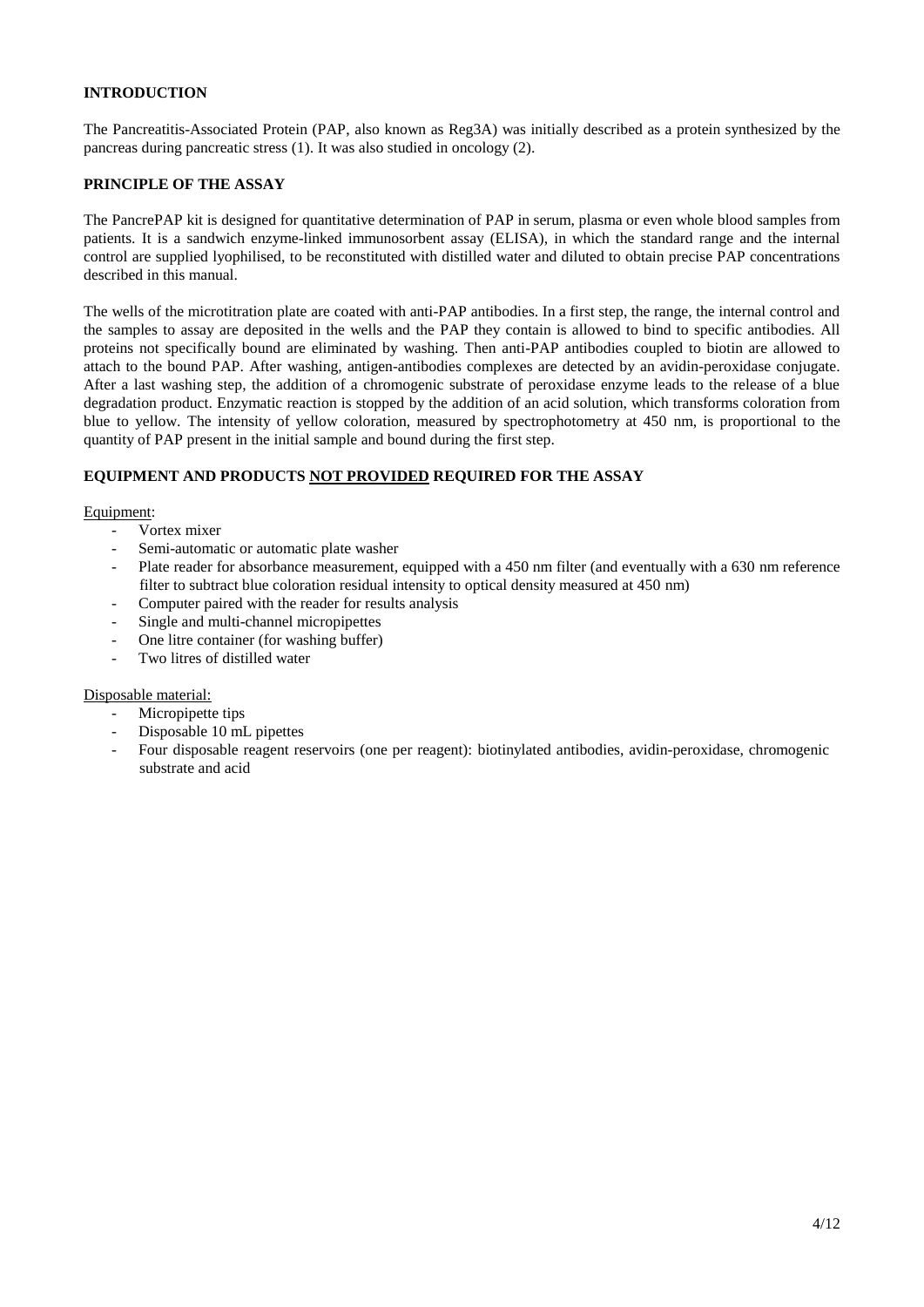#### <span id="page-4-0"></span>**KIT COMPOSITION**

Each kit contains reagents for 96 assays. Expiry date is mentioned on all labels of the kit.

The microtitration plate is strippable, allowing adaptation of the assay to the number of samples to be assayed. However, each run must include a standard range and internal control.

| <b>REAGENTS</b>                                                            | <b>STORAGE</b><br><b>BEFORE OPENING</b>                                                                                            | <b>CHARACTERISTICS</b><br>OF USE                                                              | <b>STORAGE</b><br><b>AFTER OPENING</b>                                                                                                     |
|----------------------------------------------------------------------------|------------------------------------------------------------------------------------------------------------------------------------|-----------------------------------------------------------------------------------------------|--------------------------------------------------------------------------------------------------------------------------------------------|
| 96 wells microtitration plate<br>(6 x 16 wells vertical strips)            | Keep protected from<br>light in the sealed<br>package between<br>+2 $\rm{^{\circ}C}$ and +8 $\rm{^{\circ}C}$ until<br>expiry date. | Coated with anti-PAP<br>antibodies. Ready to use.                                             | Store between $+2$ <sup>o</sup> C<br>and $+8$ °C, in plastic<br>bag with dessicant<br>provided in the kit,<br>for a maximum of 30<br>days. |
| Standard PAP range                                                         |                                                                                                                                    | Lyophilisate to be gently<br>dissolved in 1 mL of distilled<br>water, directly in the vial.   |                                                                                                                                            |
| Internal control                                                           |                                                                                                                                    | Lyophilisate to be gently<br>dissolved in 800 µL of distilled<br>water, directly in the vial. |                                                                                                                                            |
| Dilution buffer for standard<br>PAP range preparation<br>(10X concentrate) |                                                                                                                                    | Dilute 1/10 in distilled water<br>before use.                                                 | Keep at $-20^{\circ}$ C for 30<br>days maximum.                                                                                            |
| Biotinylated anti-PAP<br>antibodies                                        | Stable if stored<br>between $+2$ <sup>o</sup> C et<br>$+8$ °C until expiry                                                         | Lyophilisate to be gently<br>dissolved in 11 mL of distilled<br>water, directly in the vial.  |                                                                                                                                            |
| Avidin-peroxidase conjugate                                                | date.                                                                                                                              |                                                                                               |                                                                                                                                            |
| Chromogenic substrate (TMB)                                                |                                                                                                                                    | Vial containing 15 mL.<br>Ready to use.                                                       | Keep between $+2$ <sup>o</sup> C<br>and $+8$ °C for 30                                                                                     |
| Acid $(H_2SO_4)$                                                           |                                                                                                                                    | Vial containing 11 mL.<br>Ready to use.                                                       | days maximum.                                                                                                                              |
| PBS tablet                                                                 |                                                                                                                                    | Dissolve in 1 L of<br>distilled water.                                                        | Keep the prepared<br>washing buffer at                                                                                                     |
| Tween 20 (10 % solution)                                                   |                                                                                                                                    | Add to the litre of PBS<br>solution to generate the<br>washing buffer.                        | -20°C for 30 days<br>maximum.                                                                                                              |

The kit can be used within 30 days following opening if the recommendations listed above are followed.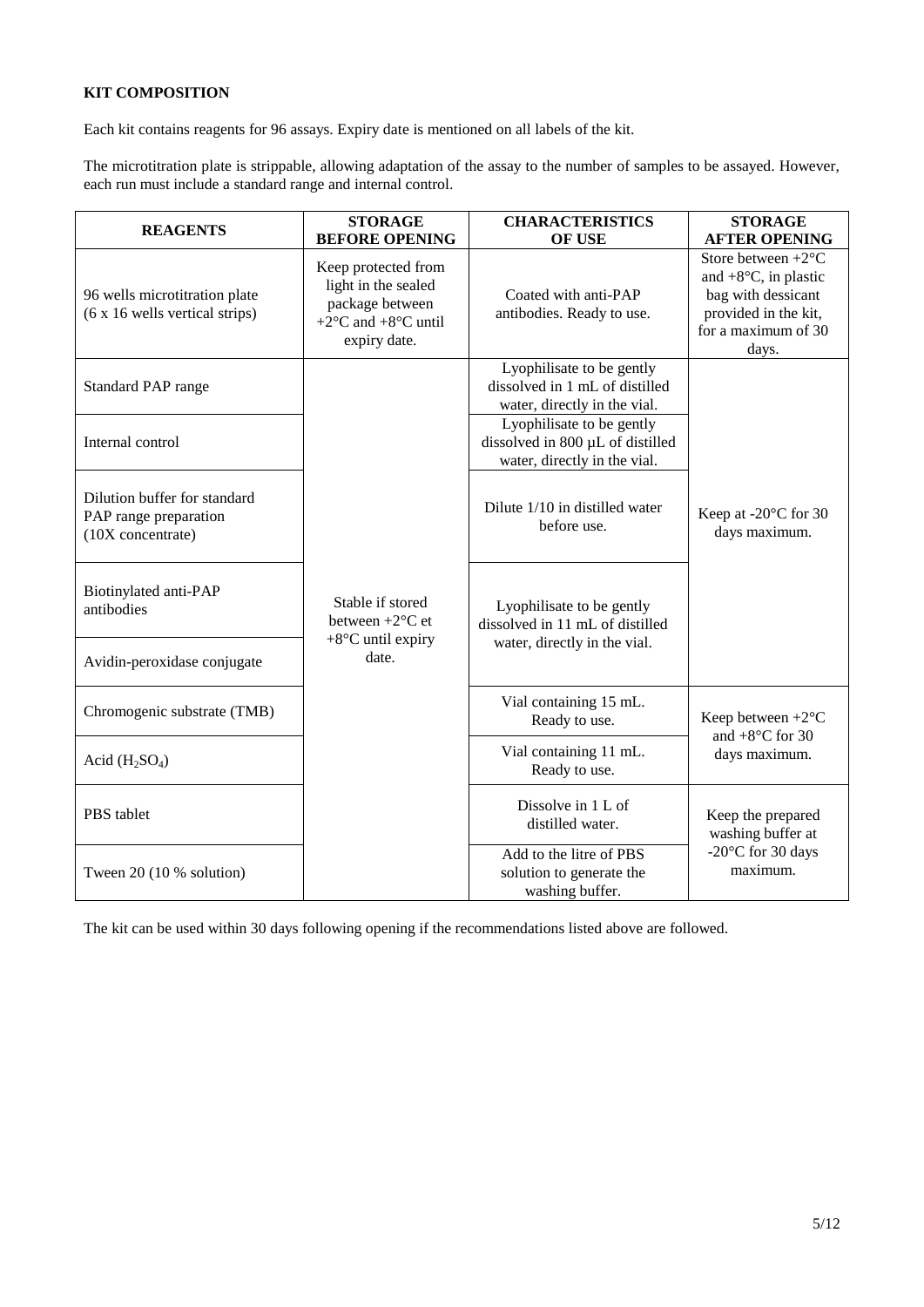#### <span id="page-5-0"></span>**DESCRIPTION OF REAGENTS**

| <b>REAGENTS</b>                                                       | <b>DESCRIPTION</b>                                                                                                                 |  |
|-----------------------------------------------------------------------|------------------------------------------------------------------------------------------------------------------------------------|--|
| Microtitration plate<br>(96 wells in horizontal strips, 6 x 16 wells) | Wells coated with PAP-specific mouse monoclonal antibodies                                                                         |  |
| Range and internal control                                            | Recombinant human protein PAP (rhPAP) in phosphate buffer<br>containing bovine proteins and protective agents                      |  |
| Dilution buffer for standard PAP range<br>preparation                 | Tris-HCl buffered saline containing bovine proteins<br>and protective agents                                                       |  |
| Biotinylated antibodies to PAP                                        | PAP-specific mouse monoclonal antibodies<br>conjugated to biotin, in a phosphate buffered solution<br>containing protective agents |  |
| Avidin-peroxidase conjugate                                           | Avidin conjugated to peroxidase enzyme, in a phosphate/citrate<br>buffer containing protective agents                              |  |
| Chromogenic substrate (TMB)                                           | Solution of chromogenic substrate of peroxidase enzyme<br>3,3',5,5'-tétraméthylbenzidine (TMB)                                     |  |
| Acid $(H_2SO_4)$                                                      | Diluted sulphuric acid solution                                                                                                    |  |
| PBS tablet                                                            | Phosphate buffered saline                                                                                                          |  |
| Tween 20 solution $(10\%)$                                            | Concentrated detergent solution                                                                                                    |  |

#### <span id="page-5-1"></span>**SAMPLE COLLECTION AND TREATMENT**

Blood samples can be drawn in dry or heparinized tubes. After sampling, serum or plasma can be stored between  $+2^{\circ}C$ and +8°C for 24 hours, or frozen at -20°C for longer storage. The method and devices used for sample collection must comply with local regulation.

Serum and plasma PAP levels are equivalent.

Do not exceed 3 freeze/thaw cycles on samples.

Hemolysed or hyperlipemic samples of plasma or serum may interfere with the PAP assay.

#### <span id="page-5-2"></span>**CAUTION FOR USE**

This kit must be used for research purposes only, by properly trained staff provided with suitable protective equipment.

Samples from patients (serum, plasma or whole blood) as well as biotinylated antibodies contain products of human or animal origin, respectively. They must be considered as potentially infectious and used with adequate care.

Waste should be disposed according to local law.

Do not pipette by mouth.

Do not eat, drink or smoke during the test.

The following reagents may be toxic or irritant and must be handled to avoid any contact with the skin, eyes and mucosae: PBS tablet, chromogenic substrate (TMB) and acid solution. In case of accidental contact, rinse the affected parts immediately with plenty of water.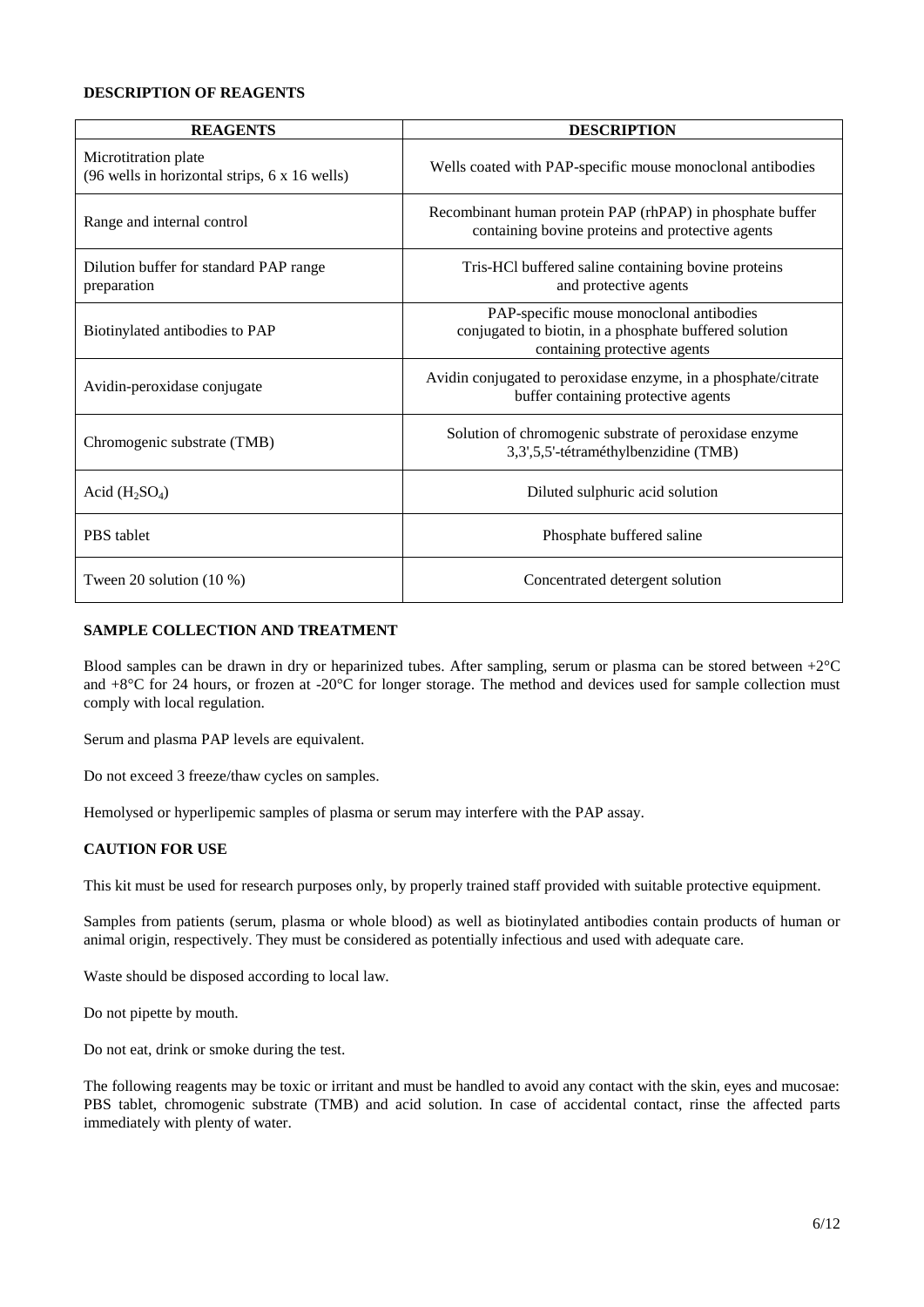#### <span id="page-6-0"></span>**RECOMMENDATIONS FOR USE**

Establish a plate layout defining the sequence of samples in the wells (range, blank, controls and patients) and follow it strictly to avoid switching samples.

Avoid any biological or chemical contamination of samples.

Never use outdated reagents.

Do not mix reagents from different lots.

Equilibrate all reagents at room temperature  $(+19^{\circ}C \text{ to } +22^{\circ}C)$  and stir them before use to homogenize the content.

Avoid cross contamination between reagents: use a different reservoir for each reagent (reservoirs not provided).

Respect strictly the indicated incubation time at all steps.

Washing steps must be thorough to avoid background increase.

Never let the plate dry down as this would alter the quality of results.

The lyophilized reagents (standard range, internal control, biotinylated antibodies and avidin-peroxidase) must be put in solution at least 10 minutes before use, to ensure complete dissolution and adequate homogeneity of the reagent.

Dilution buffer (10X) supplied in the kit must be diluted 1/10 in distilled water before use to prepare the range and dilutions of samples from patients.

Do not expose chromogenic substrate TMB to air and light before use.

If the kit is damaged during shipment (broken/spilled vials, reinflated aluminium bags) please contact Dynabio S.A. by email at [info@dynabio.com](mailto:info@dynabio.com) or by phone at  $+33$  (0)4 86 94 85 04.

#### <span id="page-6-1"></span>**PREPARATION OF SAMPLES**

As physiological blood PAP concentration in adult generally ranges between 0 and 25 ng/mL, it is recommended to dilute samples from patients before the assay. The dilution to apply depends on PAP concentration in the blood of the patient and thus varies from one individual to another. It is suggested to perform a first series of assays by applying a minimal dilution (1/50), and then to re-assay in a second step the samples that are still too concentrated, by diluting them more (1/100 or 1/500, even 1/1000 if necessary).

To realize sample dilutions, use the dilution buffer provided in the kit, which is also used to prepare the standard range: this buffer must be diluted 1/10 in distilled water before use.

In case a sample contains a very low PAP concentration, it may be necessary to assay it pure, without dilution, to obtain an accurate measure.

#### <span id="page-6-2"></span>**PREPARATION OF REAGENTS**

*Microtitration plate:* Packaged under vacuum, it must be equilibrated at room temperature before removal from its wrapping. Do not remove the plate from its wrapping until all dilutions of range and samples from patients are prepared and ready for deposit. Once opened, the plate must be identified by the user not to mistake it with another plate processed on the same day. All strips of the plate must also be identified (from 1 to 12) to avoid switching them in case they fall from their frame while flicking the plate during washing steps.

*Washing buffer* (PBS/0.1% Tween)*:* Dissolve the PBS tablet in 1L of distilled water and add the whole content of the supplied Tween 20 (10%) vial. Homogenize.

*PAP standard range:* The range is prepared from recombinant human freeze-dried PAP. The lyophilisate is reconstituted with 1 mL of distilled water to obtain 1.5 ng/mL of PAP. This standard solution at 1.5 ng/mL is then used to prepare a reference range presenting concentrations from 0.250 to 0.015 ng/mL, by successive dilutions in the buffer provided for that purpose.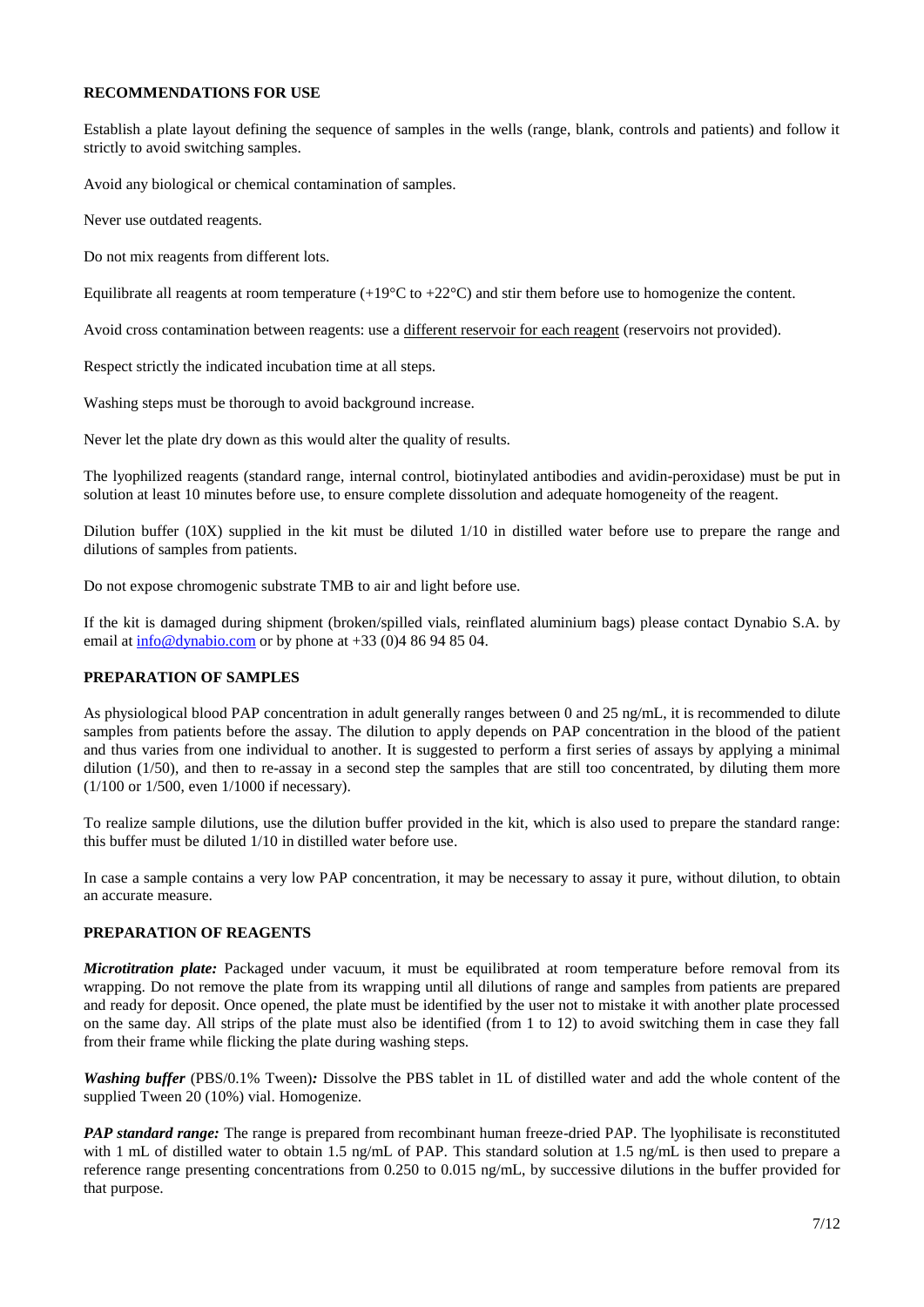*Internal control:* The internal control is also prepared from recombinant human freeze-dried PAP. The lyophilisate is reconstituted with 800 µL of distilled water to obtain 0.07 ng/mL of PAP.

*Dilution buffer:* The vial contains 10 mL of 10X dilution buffer and must be diluted 1/10 in distilled water before use. For example, to prepare 100 mL of 1X dilution buffer, add the 10 mL of 10X dilution buffer provided to 90 mL of distilled water. This 1X dilution buffer is then used to prepare the standard range and dilute the samples.

*Biotinylated antibodies:* The lyophilisate is dissolved in 11 mL of distilled water directly in the vial. It is ready to use after complete dissolving and homogenization.

*Avidin-peroxidase:* The lyophilisate is dissolved in 11 mL of distilled water directly in the vial. It is ready to use after complete dissolving and homogenisation.

*Chromogenic substrate (TMB):* Ready to use solution after homogenization.

*Acid (H2SO4***):** Ready to use solution after homogenization.

#### <span id="page-7-0"></span>**ASSAY PROCEDURE**

A reference PAP range is prepared from the standard lyophilized solution of PAP previously reconstituted at 1.5 ng/mL with 1 mL of distilled water. The dilution buffer provided with the kit is used to prepare serial dilutions of this standard solution to obtain the following PAP concentrations:  $0.250 / 0.125 / 0.062 / 0.031 / 0.015$  ng/mL. Each dilution from 0.250 to 0.015 ng/mL will be assayed in duplicate (100 µL/well).

**Preparation of the PAP reference range** (example for one PAP range assayed in duplicate):

100 µL of standard solution at 1.5 ng/mL + 500 µL of dilution buffer = 0.250 ng/mL then: 300 µL of dilution at  $0.250$  ng/mL + 300 µL of dilution buffer =  $0.125$  ng/mL then: 300 µL of dilution at 0.125 ng/mL + 300 µL of dilution buffer = 0.062 ng/mL then: 300 µL of dilution at 0.062 ng/mL + 300 µL of dilution buffer = 0.031 ng/mL then: 300 µL of dilution at 0.031 ng/mL + 300 µL of dilution buffer = 0.015 ng/mL

Micropipettes tips have to be changed between each dilution of standard PAP range.

Range, background, internal control and samples to assay are deposited in the wells (100 µL/well, in duplicate).

During deposit, micropipettes tips have to be changed when necessary (between every point of the range, blank, internal control and each patient sample) but not between duplicate of a same sample.

The plate is covered with the adhesive supplied with the kit and incubated 3 hours at room temperature  $(+19^{\circ}C \text{ to } +22^{\circ}C)$ .

Then, wells are washed 5 times with the washing buffer (PBS/0.1% Tween as described previously), as follows:

- Thoroughly draw up the wells
- Fill with  $\sim$ 300 µL of washing buffer
- Repeat the first two steps 4 times
- After the last wash, eliminate residual liquid by inverting the plate (in a sink or in a container for liquid waste) and tapping it on absorbent paper.

*Note: it is recommended to use an automatic or semi-automatic plate washer.*

The reconstituted solution of biotinylated anti-PAP antibodies is then immediately deposited on the plate (100 µL/well) and incubated for 30 minutes at room temperature, after covering the plate with the adhesive.

The plate is then washed 5 times with washing buffer as described above.

Then the solution of avidin-peroxidase conjugate is added to each well (100 µL/well) and incubated 15 minutes at room temperature), after covering the plate with the adhesive.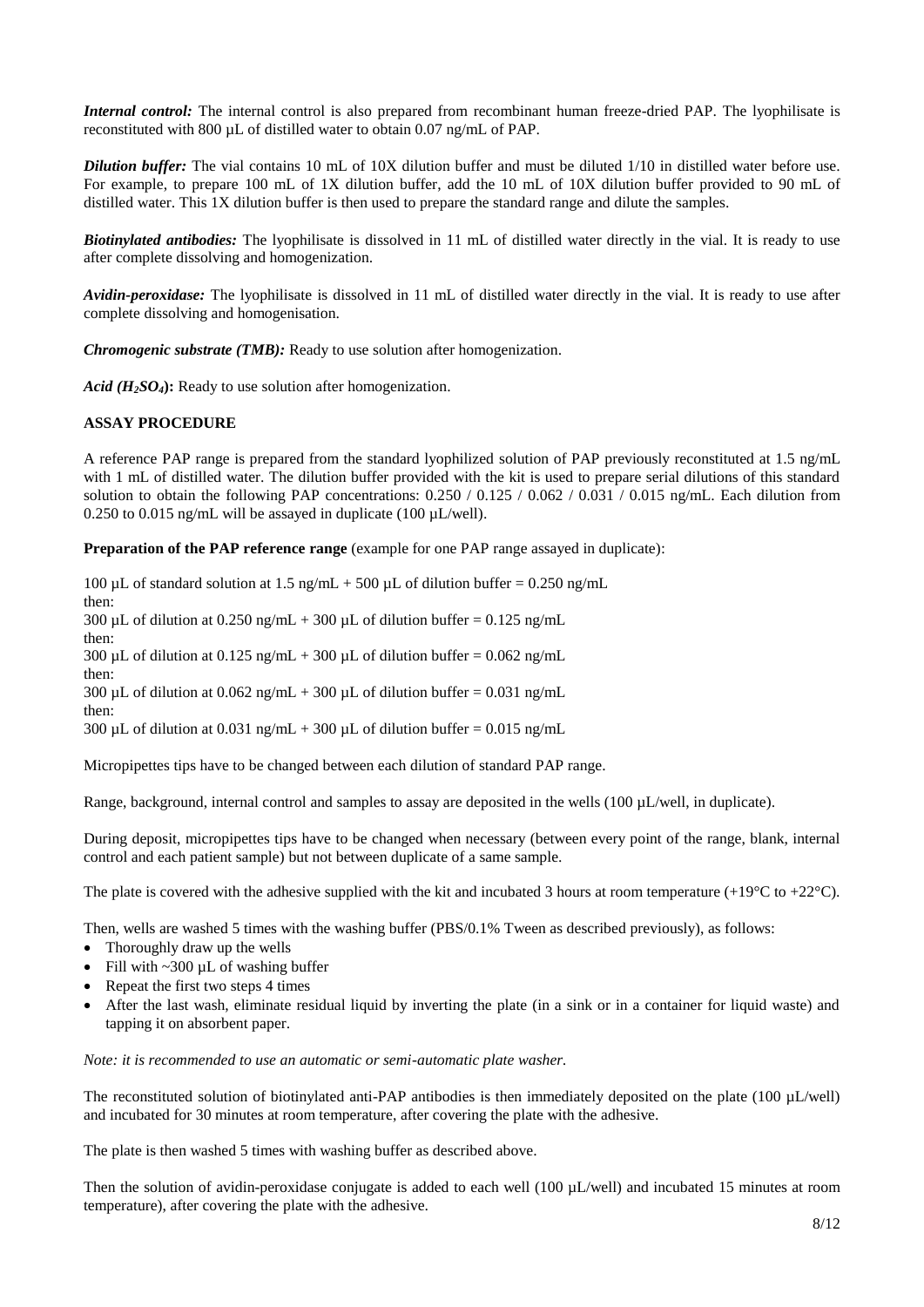The plate is then washed 5 times with washing buffer as described above.

The chromogenic substrate (TMB) is then added (100  $\mu$ L/well): after covering it with the adhesive, the plate is immediately placed in the dark and incubated 15 minutes at room temperature.

After this 15 minutes TMB incubation protected from light, a blue coloration of variable intensity has appeared in the wells: without washing the plate, add directly 100 µL/well of acid solution to stop the enzymatic reaction. This final addition brings the total volume to 200  $\mu$ L/well and transforms the coloration from blue to yellow.

The absorbance of each well of the plate must be read within 30 minutes after the reaction is stopped, using a spectrophotometer equipped with a 450 nm filter.

*Note: Some spectrophotometers are programmed to read a first time at 450nm and a second time with a reference filter at 630nm. The absorbance at 630nm is then subtracted from the one at 450nm to eliminate residual blue coloration intensity. However, the 630nm reference filter is not mandatory.*

#### <span id="page-8-0"></span>**CALCULATION OF RESULTS**

#### <span id="page-8-1"></span>**Calibration**

A standard range must be added to every run of assays. If the run of the day involves several plates, the range must be included in each plate.

To generate the range curve, the background value of the assay must be first calculated, as the mean value of all blank determinations (0 ng/mL). The mean background value is then subtracted from the value of each replicate of all points of the range.

Background must also be subtracted from each replicate of control and samples before calculating the mean of duplicates.

The table hereunder gives an example of a PAP range generated with a mean background giving an optical density of 0.100 (results provided for information only):

|                        | <b>Absorbance (Optical Density at 450 nm)</b> |                    |                                         |                                         |             |
|------------------------|-----------------------------------------------|--------------------|-----------------------------------------|-----------------------------------------|-------------|
| $\mathbf{PAP}$ (ng/mL) | <b>Replicate 1</b>                            | <b>Replicate 2</b> | <b>Replicate 1</b><br>- mean background | <b>Replicate 2</b><br>- mean background | <b>Mean</b> |
|                        | 0.102                                         | 0.098              |                                         |                                         |             |
| 0.015                  | 0.393                                         | 0.386              | 0.293                                   | 0.286                                   | 0.289       |
| 0.031                  | 0.673                                         | 0.662              | 0.573                                   | 0.562                                   | 0.567       |
| 0.062                  | 1.113                                         | 1.116              | 1.013                                   | 1.016                                   | 1.014       |
| 0.125                  | 1.966                                         | 2.044              | 1.866                                   | 1.944                                   | 1.905       |
| 0.25                   | 3.407                                         | 3.275              | 3.307                                   | 3.175                                   | 3.241       |

The standard curve is constructed using the function  $[PAP] = f$  (mean absorbance), by plotting the mean optical density measured for each point of the range versus the theoretical PAP concentrations and applying a 4-parameter logistic adjustment. The use of a computer program to define the parameters of this function from range values is recommended. The concentration of PAP in control and samples is determined by extrapolation from this function.

#### <span id="page-8-2"></span>**Quality control**

Assaying internal control is recommended to ensure the quality of results. The control provided in the kit is expected at 0.07 ng/mL. This control must be included in each assay, like the standard range. If the run of the day involves several plates, control must be included in each plate. It is recommended that results obtained for control are within +/-20% from its theoretical value:

| <b>Control</b> – Theoretical concentration | <b>Lower limit</b> | <b>Higher limit</b> |
|--------------------------------------------|--------------------|---------------------|
| Internal control $-0.07$ ng/mL             | $0.056$ ng/mL      | $0.084$ ng/mL       |

Results for samples can be validated only if control value fit this acceptance criterion.

In case of recurrent problems with assay performance, please contact Dynabio S.A. by email at [info@dynabio.com](mailto:info@dynabio.com) or by phone at +33 (0)4 86 94 85 04.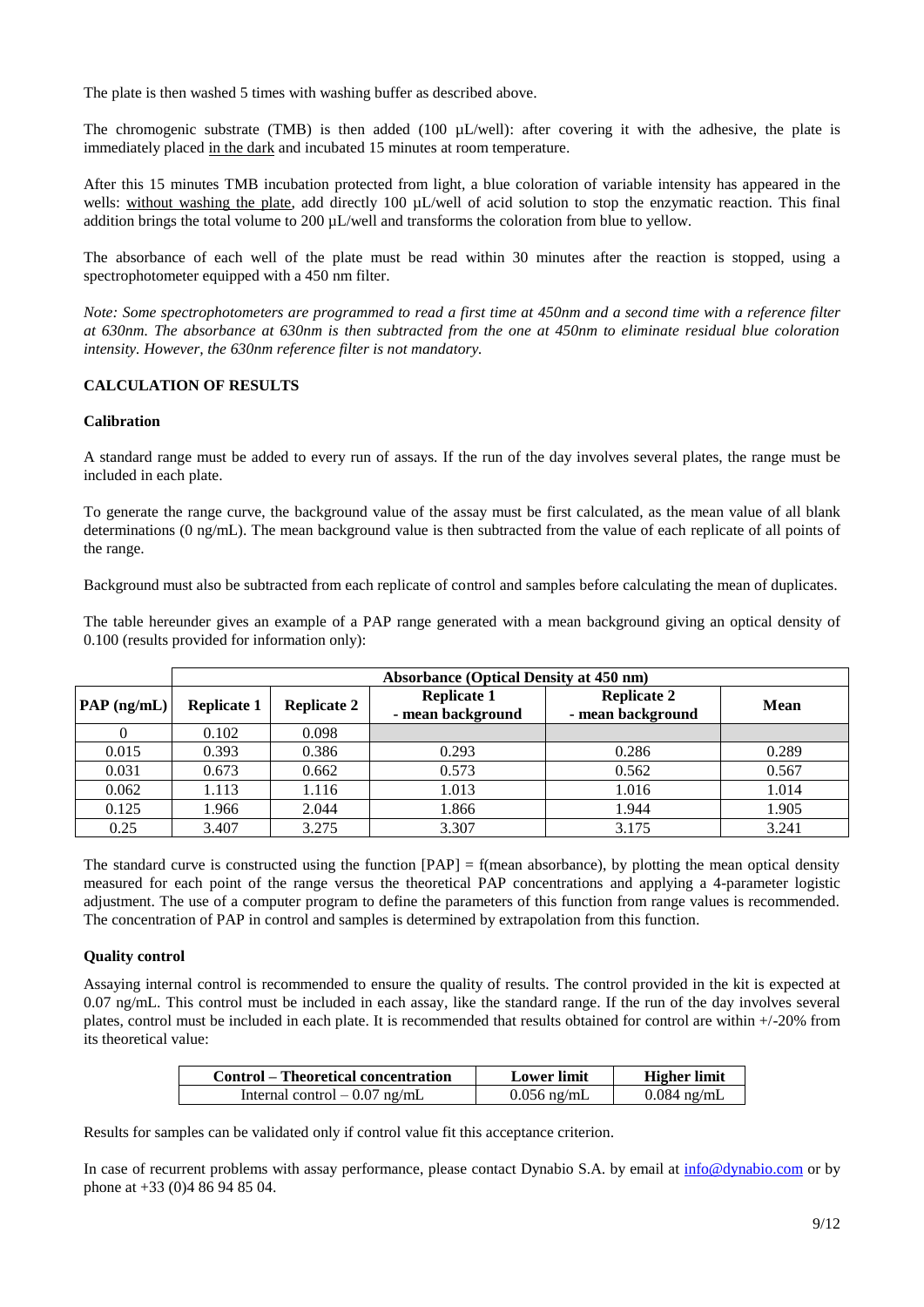#### <span id="page-9-0"></span>**Analysis of results of samples from patients**

Calculation of PAP concentration in blood of patients: if the protocol described above is carefully followed, PAP blood concentration for each patient is directly deduced from the equation of the range  $[PAP] = f$ (mean absorbance) and then by multiplying the obtained value by the dilution factor applied to the sample before the assay.

#### <span id="page-9-1"></span>**LIMITS OF THE ASSAY**

An adequate method of collection and storage of blood samples (serum or plasma) is essential to ensure good quality of results (see « Sample collection and treatment » section).

Hemolysed or hyperlipemic samples of plasma or serum may interfere with the PAP assay.

It is suggested to refer to sections « Caution for use » and « Recommendations for use ».

#### <span id="page-9-2"></span>**PERFORMANCES AND ANALYTICAL CHARACTERISTICS**

**Standard range**: A typical standard range of the PancrePAP kit is shown below.



**Precision profile**: Precision profile of PancrePAP kit was established in duplicate using five different lots, thus on ten replicates for each point of the range. It is presented in the graph below.

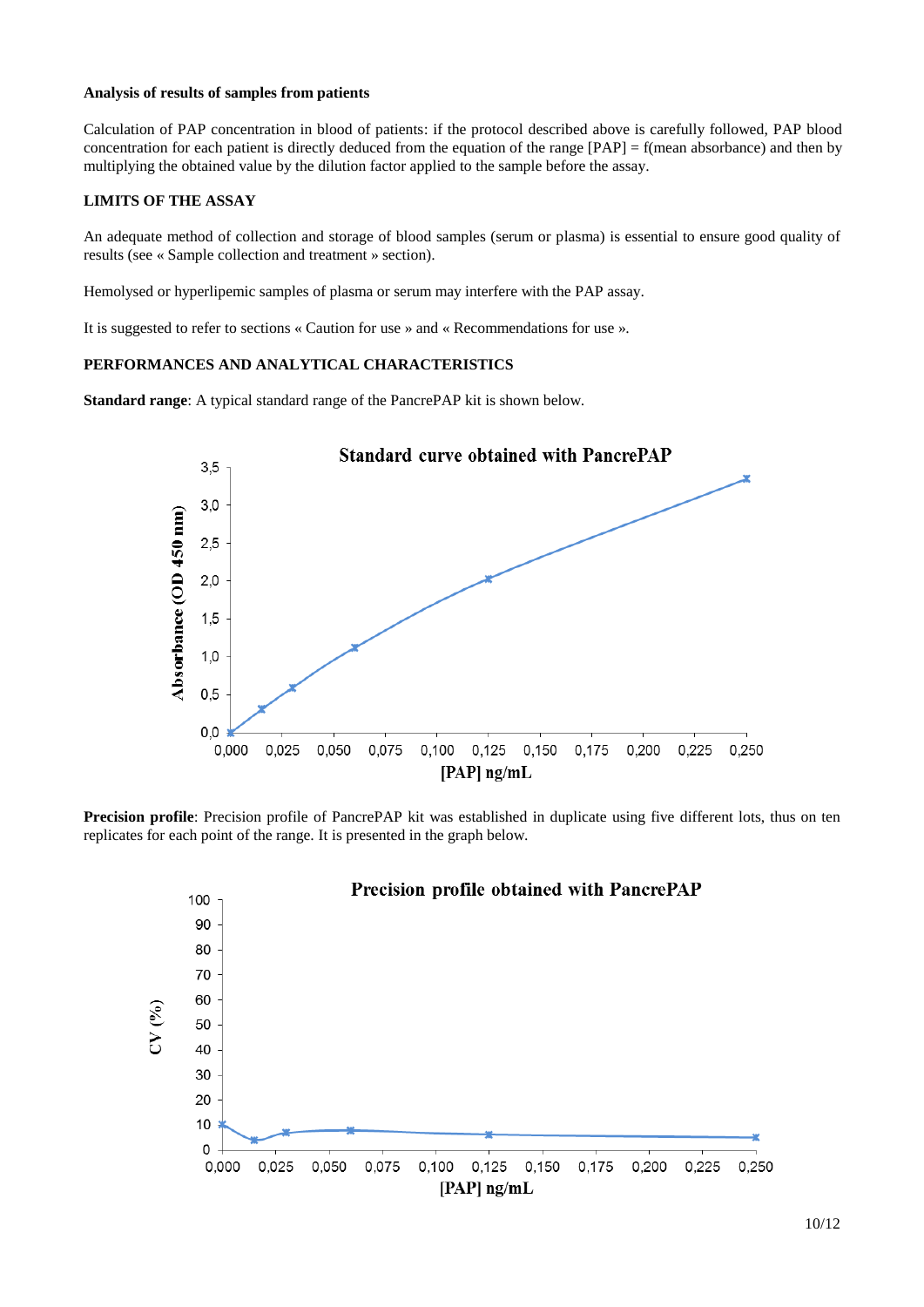**Repeatability and reproducibility**: Repeatability gives an estimate of the intra-lot variation and reproducibility an estimate of the inter-lot variation.

Repeatability and reproducibility of PancrePAP kit were established by assaying three different controls on five different lots. The controls used for this determination are:

- the internal control supplied with the kit, expected at 0.070 ng/mL, assayed on 4 replicates in each lot;
- an external control expected at 0.040 ng/mL, assayed on 10 replicates in each lot;
- another external control expected at 0.100 ng/mL, assayed on 10 replicates in each lot.

Results of repeatability and reproducibility study are presented in the following table:

| <b>Expected concentration</b><br>of control (ng/mL) | <b>Measured value</b><br>(ng/mL) | <b>Repeatability</b><br>$\frac{1}{2}$ ( $\frac{1}{2}$ ) | <b>Reproducibility</b><br>$\left( \frac{0}{0} \right)$ |
|-----------------------------------------------------|----------------------------------|---------------------------------------------------------|--------------------------------------------------------|
| 0.070                                               | 0.074                            | 4.3                                                     | 7.6                                                    |
| 0.040                                               | 0.041                            | 4.9                                                     | 7.3                                                    |
| 0.100                                               | 0.100                            |                                                         | 8.6                                                    |

**Detection and quantitation limits**: Detection and quantitation limits of the PancrePAP assay (expressed as picograms of PAP per milliliter of blood) are respectively  $3.0 \text{ pg/mL}$  and  $6.3 \text{ pg/mL}$ , given that:

- detection limit is defined as 3 standard deviation above the mean value of blank,

- quantitation limit is defined as 10 standard deviation above the mean value of blank.

**Cross-reaction:** No cross reaction was observed in the PancrePAP assay with IL2, IL6, IFNy, TNF $\alpha$  or *Escherichia coli* proteins.

**Hook effect:** No hook effect for PAP concentrations up to 1000 µg/L, expressed as micrograms of PAP per liter of blood.

#### <span id="page-10-0"></span>**WARRANTY**

Any change or modification in the procedure recommended by the manufacturer may affect the results. In that instance, Dynabio S.A. disclaims all liability expressed, implicit or established by law, including liability resulting from the sale or transport prior to use. In that instance, Dynabio S.A. cannot be held responsible for resulting direct or indirect damages.

#### <span id="page-10-1"></span>**BIBLIOGRAPHY**

- 1. Iovanna *et al.* Gastroenterology, 1994, 106:728-734.
- 2. Nigri *et al.* Cell. Mol. Life Sci., 2017, 74(22):4231-4243.

#### <span id="page-10-2"></span>**SUMMARY OF ASSAY**

- 1. Warm up the assay plate to room temperature.
- 2. Prepare dilution buffer, range, control and samples from patients.
- 3. After room temperature is reached and all dilutions are prepared, remove the plate from its wrapping and deposit after homogenization the range, background, control, and samples (100 µL/well, in duplicate).
- 4. Incubate 3h at room temperature.
- 5. Prepare PBS/Tween wash buffer.
- 6. After the 3h incubation, wash 5 times the wells with PBS/Tween and eliminate residual liquid by inverting the plate and tapping it on absorbent paper.
- 7. Distribute the biotinylated antibodies (100 µL/well).
- 8. Incubate 30 min at room temperature.
- 9. Wash 5 times the wells with PBS/Tween and eliminate residual liquid by inverting the plate and tapping it on absorbent paper.
- 10. Distribute avidin-peroxidase conjugate (100 µL/well).
- 11. Incubate 15 min at room temperature.
- 12. Wash 5 times the wells with PBS/Tween and eliminate residual liquid by inverting the plate and tapping it on absorbent paper.
- 13. Distribute chromogenic substrate TMB (100 µL/well).
- 14. Incubate 15 minutes at room temperature in the dark.
- 15. Without washing, stop the reaction by adding  $H_2SO_4$  (100 µL/well).
- 16. Read absorbance at 450 nm.